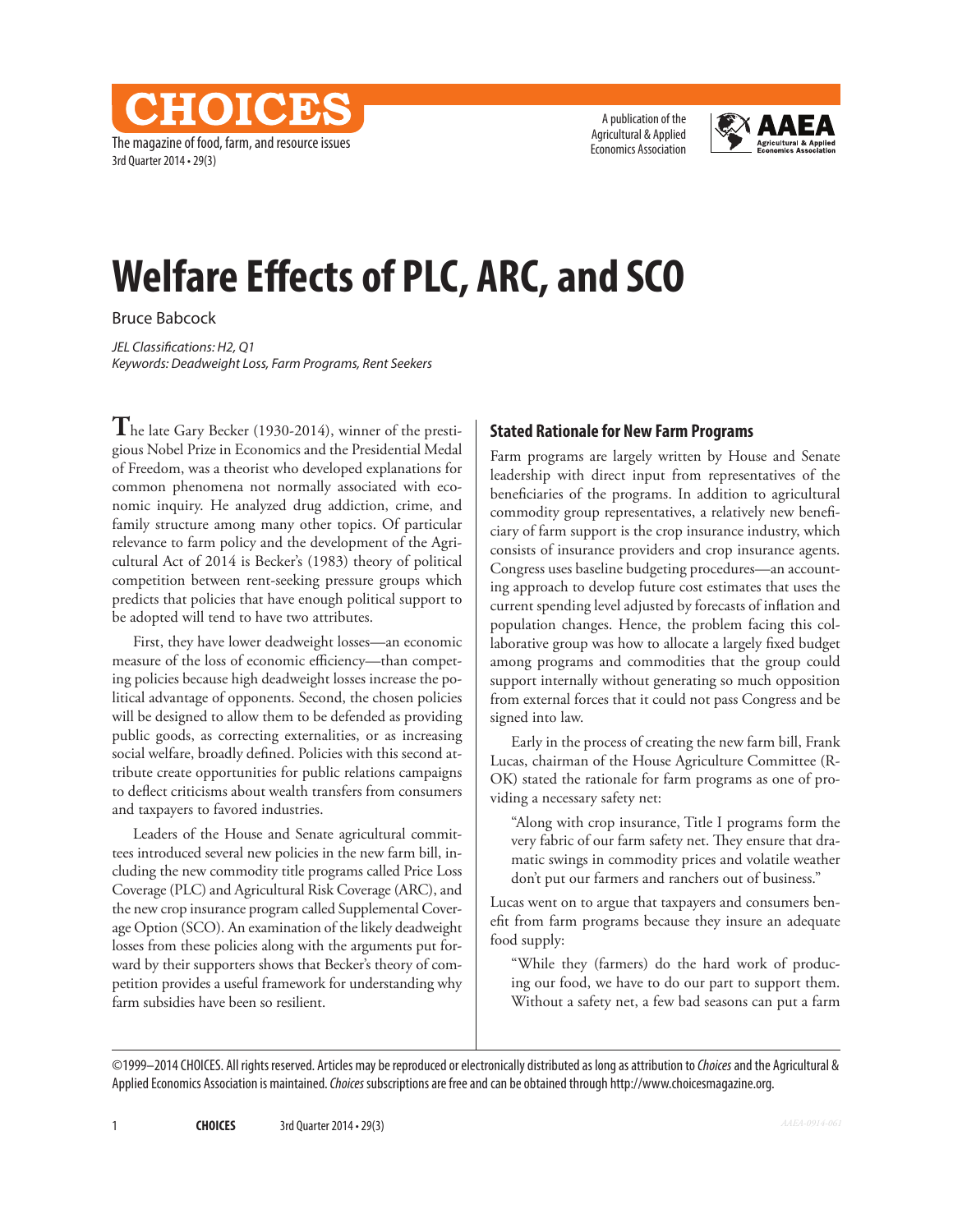out of business. When we lose that source of production, we don't usually get it back. So maybe instead of speaking about this as a farm safety net, we need to start calling it a food safety net. Perhaps that will get the message out that commodity support keeps farmers in business, which keeps food on our plates." (Oklahoma Farm Report, 2011.)

Lucas' framing of the rationale for farm programs was adopted by nearly all supporters of farm subsidies because it was easy to state, easy to understand, and argued that, because the public interest was being served, farm programs deserved taxpayer support. Becker's theory focuses on how increasing deadweight losses from wealth transfers limit the equilibrium amount of transfer that will take place. The purpose in Lucas' framing of farm programs was to make it appear that transfers to farmers actually increase social welfare in an attempt to neutralize political opposition motivated by the economic damage such transfers can cause.

#### **Actual Deadweight Losses**

Farm programs have the potential for generating significant deadweight losses in two ways.

First, deadweight losses caused by inefficiencies in tax collection will occur even with lump-sum transfers. Assuming that the amount of money spent on farm programs was going to be spent on other programs and not used to reduce government outlays, the net increase in deadweight losses from tax collection to fund farm programs is zero. If actual farm bill spending changes relative to projections, then so, too, will deadweight losses associated with collecting taxes.

Second, within the crop-producing sector, a necessary condition for large deadweight losses is for farmers to significantly alter the mix of crops as a result of the incentives provided by the programs. Past experience with

U.S. farm programs demonstrates that the mix of crops is significantly altered only if program payments are coupled with current planting decisions. Thus, the most important factor that determines whether farm programs have the potential for creating deadweight losses is whether the size of program payment varies with a farmer's planted acreage. One major discussion during the farm bill debates centered around whether subsidies should be paid based on the actual acres a farmer plants or instead on the farmer's "base"—which are the historical planted acres of certain crops (Zulauf, 2013).

 Becker's theory predicts that, to reduce opposition to new farm programs, they would be designed to minimize deadweight losses by basing payments on base acres and base yields rather than actual planted acres. An examination of the three new programs for crops—PLC, ARC, and SCO—largely supports this prediction.

#### **Price Loss Coverage**

PLC is basically the previous countercyclical payment program with a new name and higher trigger prices. Payments are triggered when the season-average market price is less than a crop's reference price. The payment is equal to the product of 0.85 base acres of the covered commodity, the difference between the reference price and the effective price, and the program payment yield for the covered commodity. The key feature of this program is that payments depend on base acres and base yields. Thus, they are "decoupled" from actual planted acreage and will have minimal impact on acreage decisions, hence minimal deadweight losses. Even though payments to a particular crop may be substantial if market prices fall below program reference prices, there is no reason to believe that farmers will respond to large, anticipated payments for a particular crop by planting more

because the amount of payment they receive will not be affected.

## **Agricultural Risk Coverage**

ARC generates payments to farmers when per-acre actual market revenue falls below the ARC per-acre revenue guarantee. Growers have a choice of whether to calculate actual revenue and revenue guarantee on county yields or on farm yields. The key feature for ARC, in terms of it generating deadweight loss, is that payments are calculated using base acres as with PLC. Thus, an individual grower's planting decision has no effect on the size of any payment. Hence, ARC payments will not cause significant deadweight losses within the agricultural sector.

## **Supplemental Coverage Option**

SCO is a new crop insurance program that makes payments if county revenue or yield falls below 86% of the SCO guarantee. Unlike PLC and ARC, SCO payments will be based on planted acres. Hence, they have the potential to distort planting decisions and cause deadweight losses. However, two features of SCO make it unlikely that these losses will be significantly higher than they currently are with other crop insurance programs. First, prices that will be used to set SCO guarantees will be the same prices used to set other crop insurance guarantees. Crop insurance prices reflect current market conditions at about the time that planting decisions are made. Thus, crop insurance guarantees provide no incentive to plant a particular crop that is not already reflected in current market prices. Second, price or revenue must fall 14% before an SCO payment is received so, at planting, there is a rather low probability that a payment will be received. An additional consideration that limits deadweight losses is that because SCO provides coverage between 86% and the percent coverage level of a grower's underlying crop